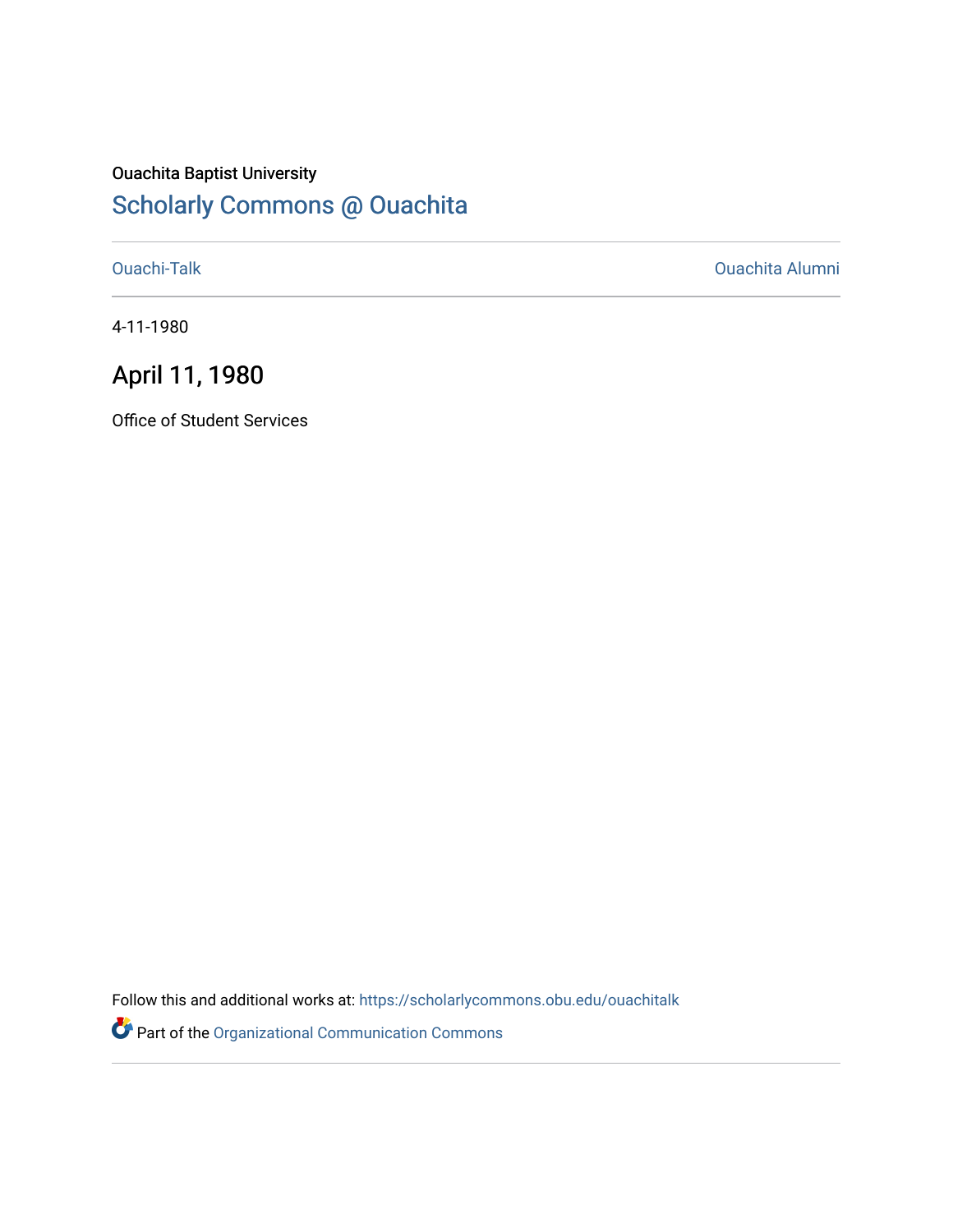

April 18th & 19th

Book (s) of ticket (s)

3 tickets including Michael Murphey Concert \$8.00 (price for OBU students ONLY)

2 tickets (Bike and Trike Races) \$7.00

Individual tickets are \$4.00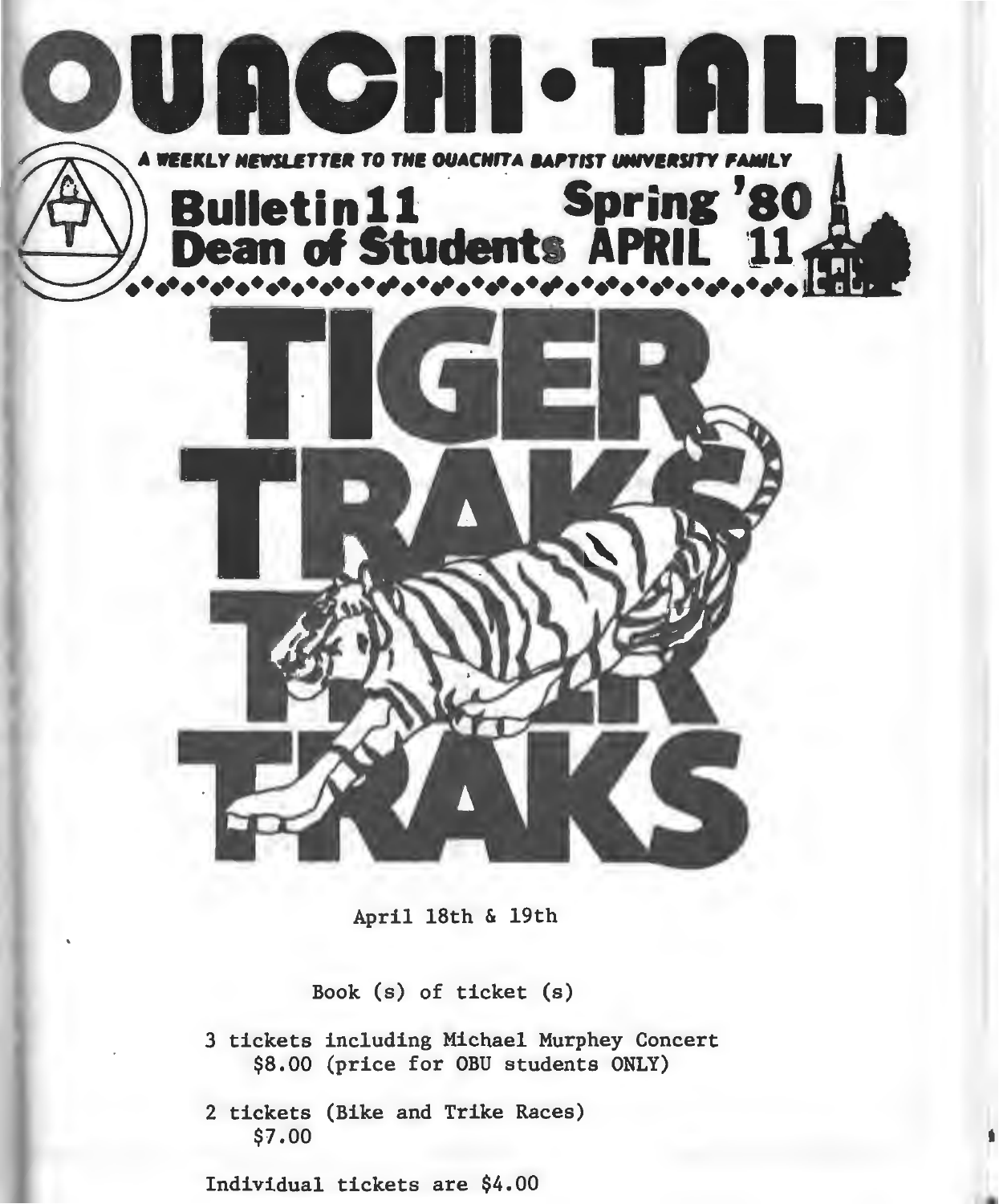OBU SOCCER

I

Saturday, April. 12

OBU vs Hendrix

2PM ..

OBU Soccer Field

'

SELF Movie

I

I

I

I

"Charley"

Sunday, April 13 9PM Mitchell Aud. Adm. 50¢



Monday thru Friday, April 14-18, will be the time set aside for OBU students with a GPA of 2.0 or better to sign up for the Student Senate (Pos. 1 & 3) and for Class Officers (Pres., V. Pres., Sec., & Treas.). Sign-up will be in the lobby of Evans Student Center. The Offices will be effective for NEXT fall. Elections will be held on the following Wed., April 23.

#### EEE FUMES

Monday, April 14 8:30PM

ESC Banquet Room Adm. 50¢



Linda Anderson Sr. Art Show April 14 - 24 featuring GRAPHICS Mabee Fine Arts Gallery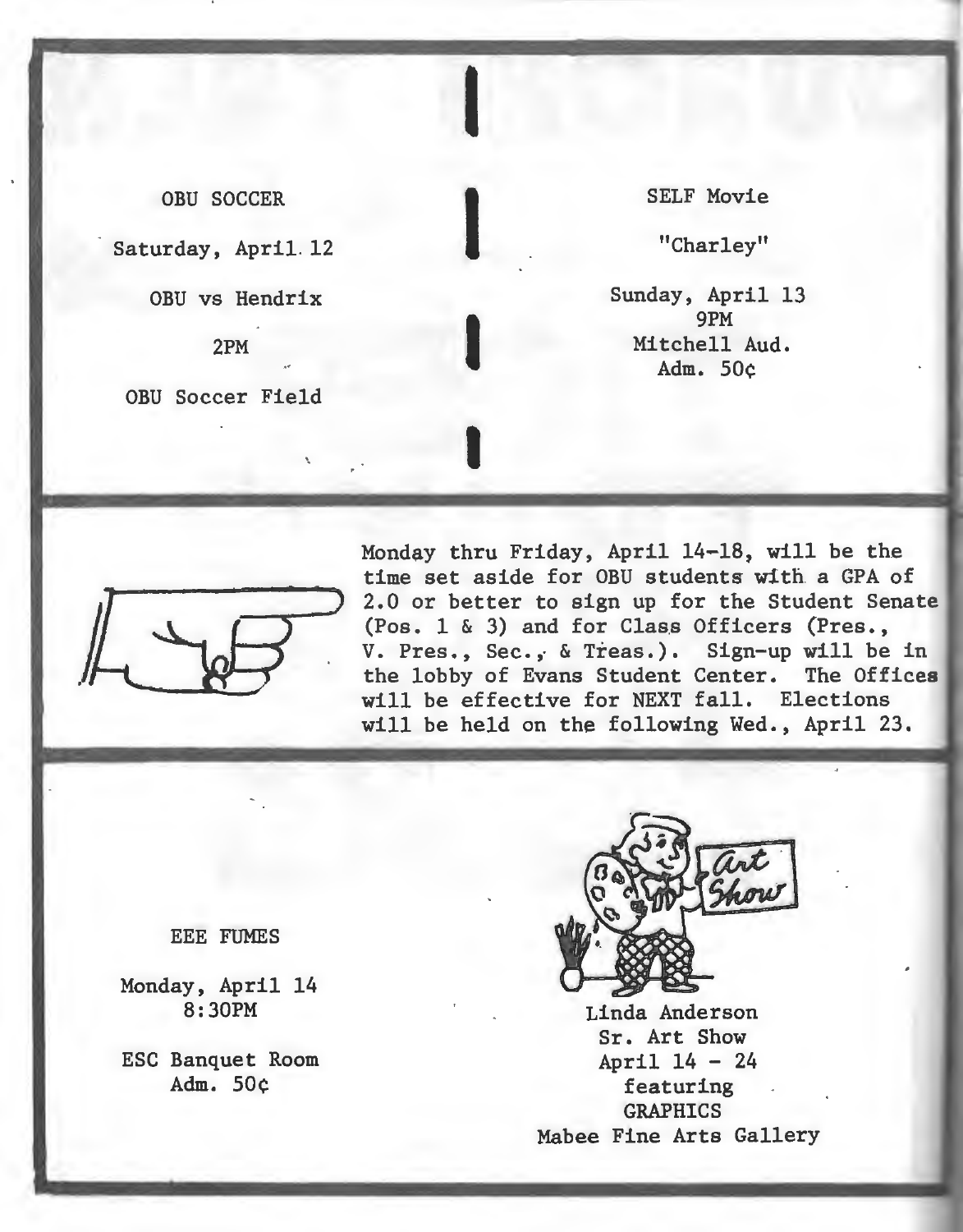

Saturday, April 12 ACT Test, MCC 205, 8:15AM Inspiration Point Auditions. 9AM OBU Soccer, HERE, 2PM

Sunday, April 13 SELF Movie, "Charley", Mitch. Aud. 9PM

Monday, April 14 Sign-up for Class Officers & Senate Pos. 1&3, ESC Lobby Jane Chu, Sr. Piano Recital, MFAC, 7PM EEE Fumes, 8:30PM, ESC Banq. Rm.

·Tuesday, April 15 Becca Danner, Sr. Comp. Recital, MFAC, 7PM Sign-up for Senate, ESC Lobby Play, Verser, 8PM

Wednesday, April 16 Sign-up for Senate, ESC lobby Play, Verser, 8PM

Thursday, April 17 Play, Verser, 8PM Sign-up for Senate, ESC Lobby Development Council Meeting CLEP/Soph. Comp. Test, MCC 400 "Sentimental Journey", ·Mitbbell, 7PM .

### **BSII** ROCK-A-THON

All proceeds go to BSU Summer Missions. Starts Friday, April 11th at 6PM and will end Sat., April 12th. Entertainment will be provided. PLEASE SUPPORT SUMMER **MISSIONS** 

"Enter by the narrow gate; for the gate is wide and the way is easy, that leads to destruction, and those who enter by it are many. For the gate is narrow and the way is hard, that leads to life, and those who find it are few."

> Matt. 7:13-14 (RSV)



Musicians Randy and Gay Hongo will be special guest in Chapel on April 15. They were guest on our campus during Christian Focus Week in 1979.